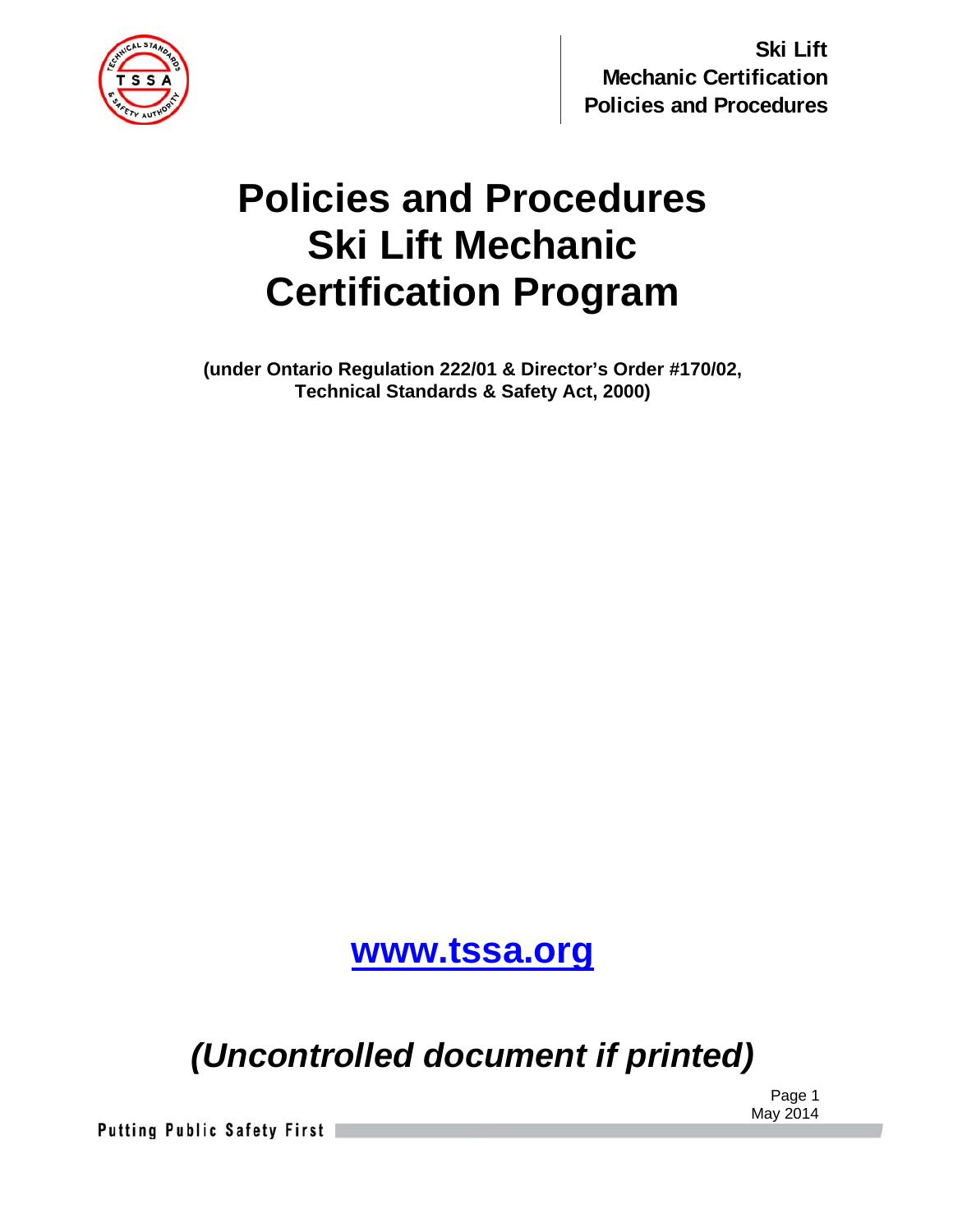

### **Policies and Procedures**

## **Ski Lift Mechanic (SLM) Certification Program**

### **Table of Contents**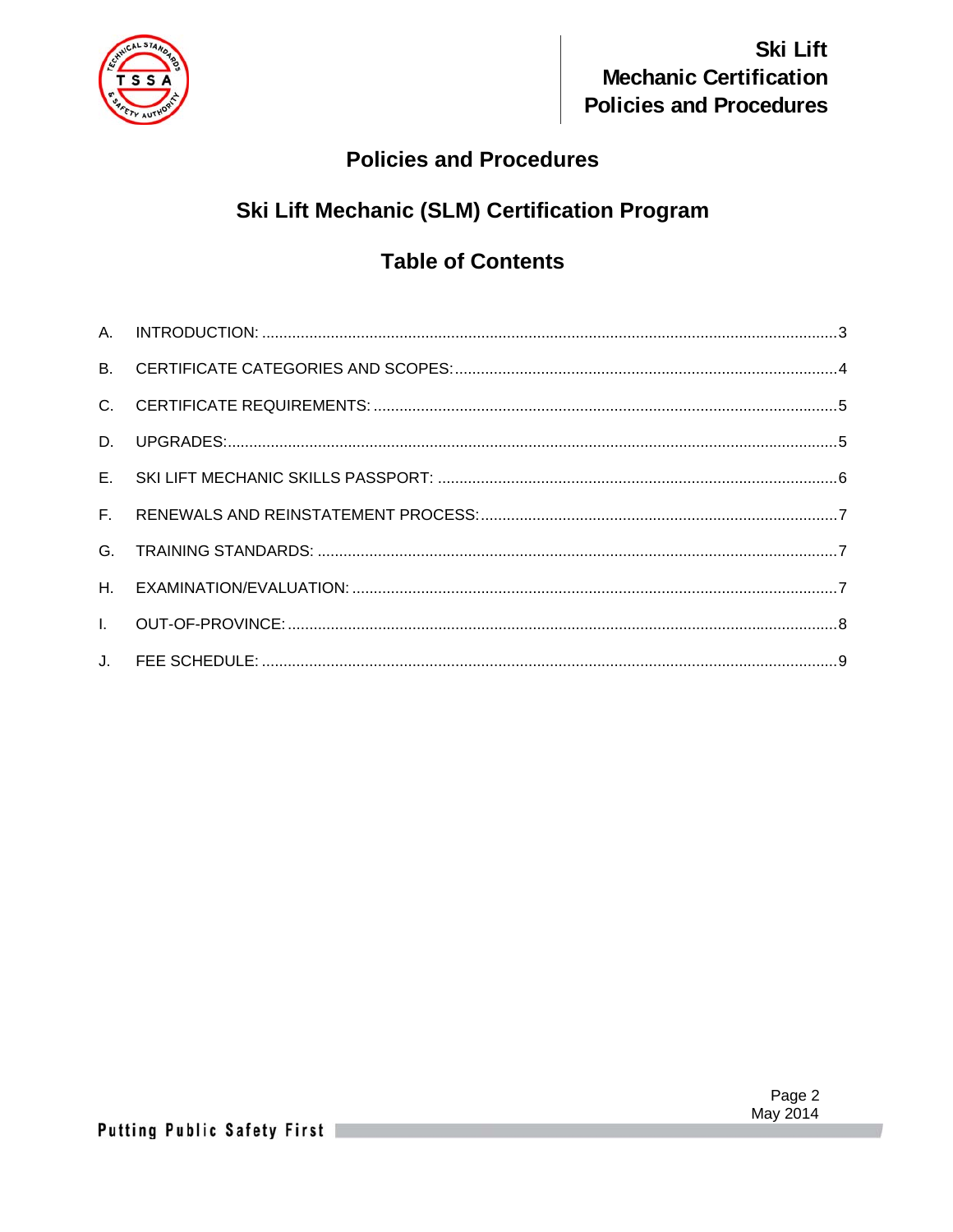

**Ski Lift Mechanic Certification Policies and Procedures**

### **A. Introduction:**

The Policies and Procedures Document has been developed in consultation with the Ski Lift Mechanic Training and Certification Advisory Board (TCAB) operating under the authority of the Director under the Technical Standards and Safety Act.

The policies and procedures pertaining to the Ski Lift Mechanic (SLM) certification program and the method of their application and administration are set out on the following pages. The intent is to provide a set of reference points and guidelines for the training delivery agents, examiners and the elevating devices industry in general.

The policies and procedures contained herein are subject to revision and enhancement as and when required.

The policies and procedures must be followed by all training delivery agents wishing to have their programs recognized by TSSA. Training Administrators shall not alter any of the policies or procedures set out in this document without the knowledge and prior approval of Technical Standards & Safety Authority.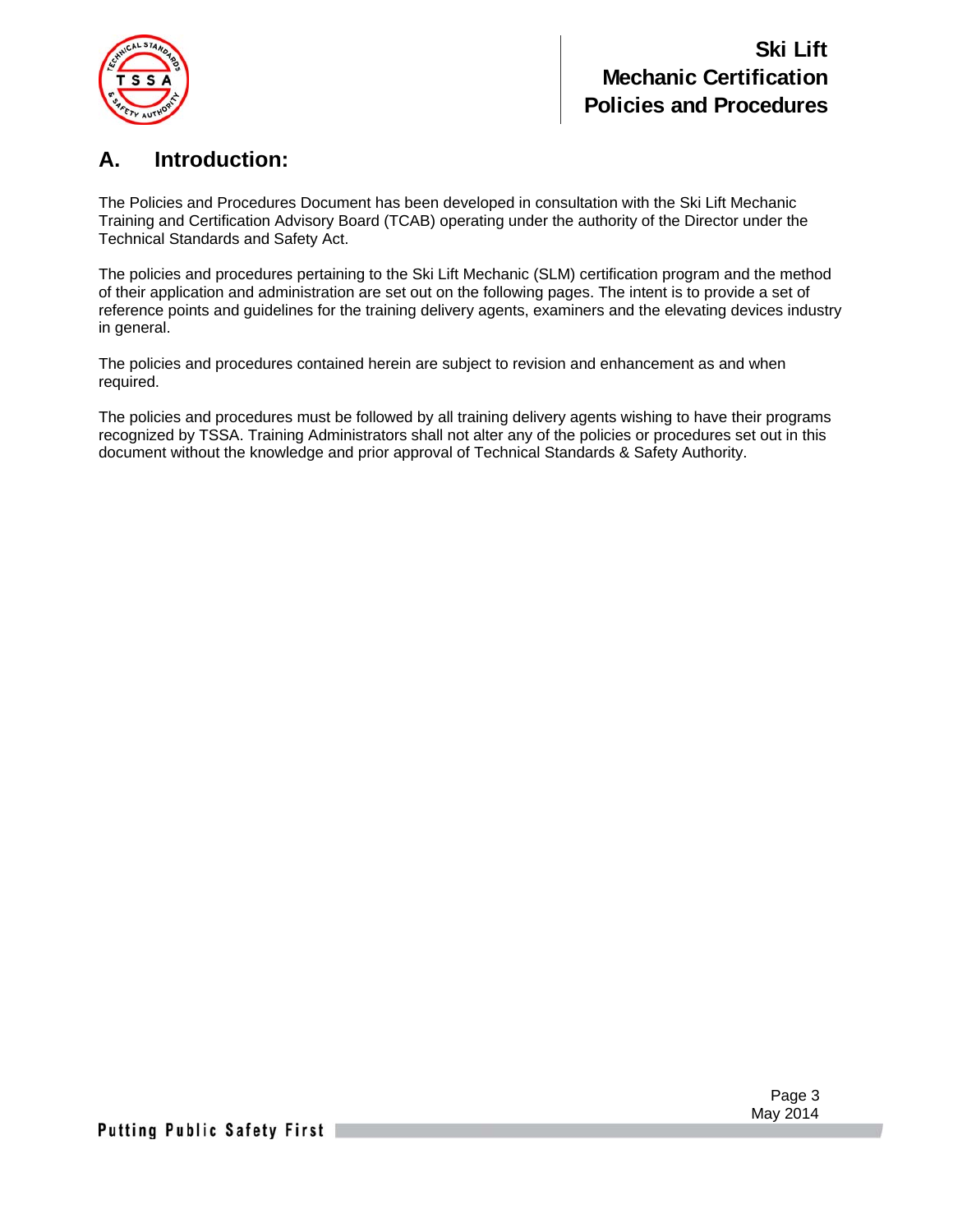

### **B. Certificate Categories and Scopes:**

The following are the certificate classes and the scope of work that pertain to each of the respective classes:

#### **SLM-A certificate**

A person who holds an SLM-A certificate may, without supervision, service, maintain, alter, install and construct any type of passenger ropeway, including detachable grip and reversible aerial lifts, if the holder of the certificate has the required and documented experience.

A holder of an SLM-A certificate who does not have the documented experience referred to above shall not perform the functions unless the holder performs them under the supervision of the employer or registered contractor of the holder.

#### **SLM-B certificate**

A person who holds an SLM-B certificate may, without supervision, service, maintain, alter and install any type of fixed grip aerial lifts and surface lifts if the holder of the certificate has the required and documented experience.

A holder of an SLM-B certificate who does not have the documented experience referred to above shall not perform the functions unless the holder performs them under the supervision of the employer or registered contractor of the holder.

#### **SLM-C certificate**

A person who holds an SLM-C certificate may, without supervision, service, maintain, alter and install any type of surface or conveyor lift if the holder of the certificate has the required and documented experience.

A holder of an SLM-C certificate who does not have the documented experience referred to above shall not perform the functions unless the holder performs them under the supervision of the employer or registered contractor of the holder.

#### **SLM-F certificate**

A person who holds an SLM-F certificate may, without supervision, test, examine and inspect passenger ropeways if the holder of the certificate has the required and documented experience.

A holder of an SLM-F certificate who does not have the documented experience referred above shall not perform the functions unless the holder of the certificate performs them under the supervision of a holder of an SLM-A, SLM-B, SLM-C or SLM-F certificate.

A professional engineer may test, examine and inspect passenger ropeways without holding an SLM-F certificate.

#### **SLM-T certificate**

A person who holds an SLM-T certificate may perform the functions that a holder of an SLM-A, SLM-B, SLM-C or SLM-F certificate holder may perform if the qualified mechanic has documented that the holder of the SLM-T certificate has the necessary skills to perform the functions and has signed the document to that effect.

Page 4 May 2014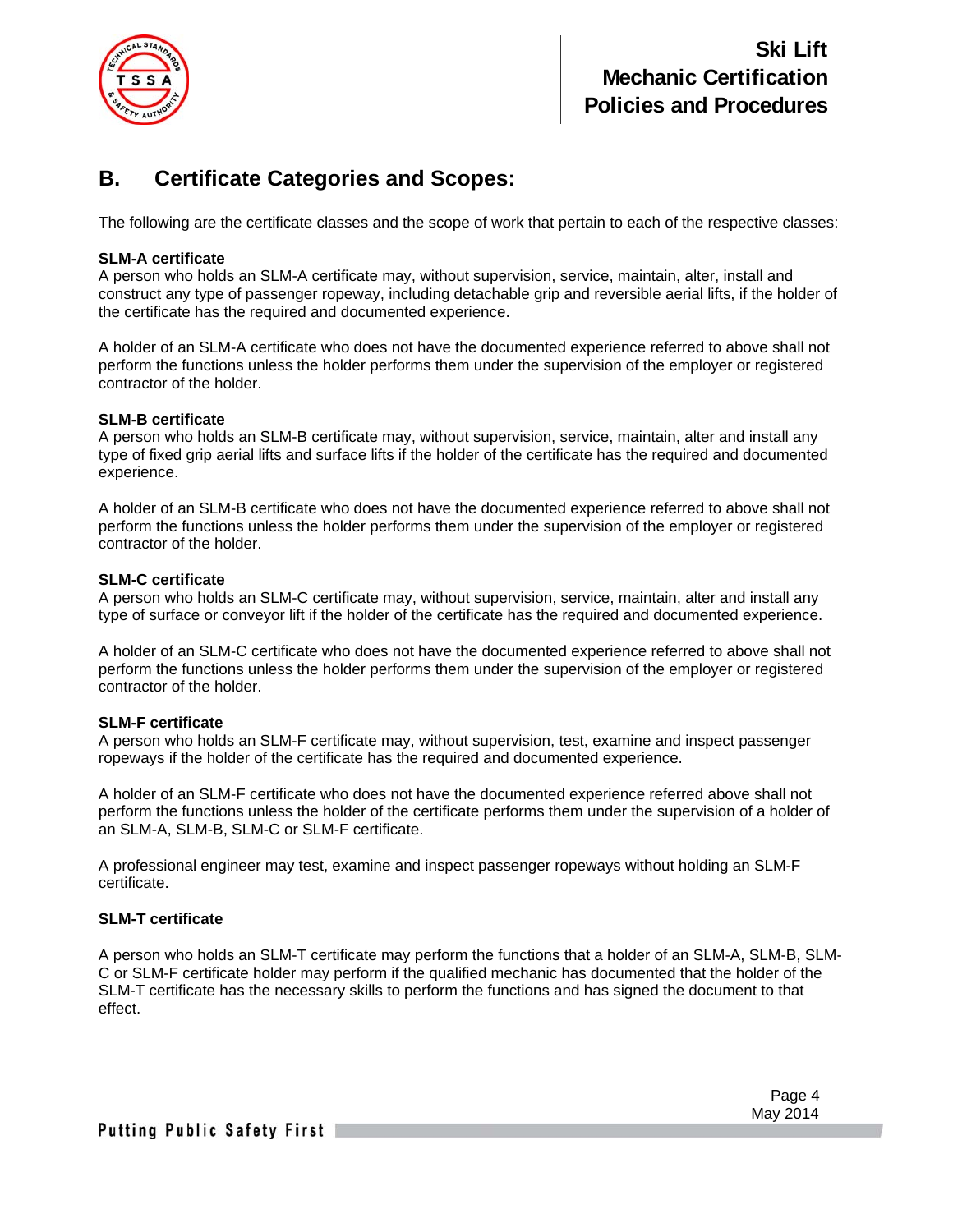

The holder of an SLM-T certificate who does not have the documented skills may not perform any of the functions that the holder of any of the other certificates may perform unless the holder of the SLM-T certificate performs them under the direct supervision of a holder of the relevant certificate.

**Note: Experience gained in the Passenger Ropeway Industry prior to the issuance of an SLM-T certificate is ineligible for certification.** 

### **C. Certificate Requirements:**

In order to obtain a certificate from the Technical Standards and Safety Authority as a Ski Lift Mechanic - Classes A through F, the new candidate will be required to meet the requirements outlined in this section.

- a) Applicants for the SLM-T certificate are required to submit a letter from the Employer verifying the person will be employed as a helper and provided an opportunity to train under a qualified Ski Lift Mechanic. Applicants must also submit a copy of the WHMIS certificate of completion (*effective August 1, 2009*).
- b) Applicants for any class of Mechanic certificate outlined in section B will be required to submit, along with the application, the application fee, a copy of their Skills Passport detailing their Ski Lift Mechanic-In-Training experience as an SLM-T.
- c) Applicants will submit a list of details of training courses completed that relate to the class of certificate being applied for. Transcripts/certificates of completion will be required.
- d) Applicants must have passed the TSSA examination(s) for the applicable class of Certificate of Qualification with a minimum of 70%.

| <b>Requirement\Class</b>                                                 | A                           | B                              | C                           |                             |
|--------------------------------------------------------------------------|-----------------------------|--------------------------------|-----------------------------|-----------------------------|
| <b>Practical/Demonstrated Skills</b><br>(Approximate – Competency based) | 6000 hours*<br>or 36 months | 4500 hours*<br>or 30<br>months | 2000 hours* or 12<br>months | 2000 hours*<br>or 12 months |
| <b>Provincial Examinations/Equivalent</b>                                | Required                    | Required                       | Required                    | Required                    |
| Documented Sign-Offs During the<br>Qualifying Period as an SLM-T         | Required                    | Required                       | Required                    | Required                    |

#### **Table 1: Certification Requirements**

\*Note: The TSSA practical skills sign-off document and proof of continuous work experience from the employer(s) will be used as a guide for experience duration.

### **D. Upgrades:**

Ski Lift Mechanics are able to upgrade their Ski Lift Mechanic Certificate providing they meet the upgrading requirements that include:

- Currently hold a valid Certificate of Qualification under Ontario Regulation 222/01. i.e. SLM-T
- Successfully completed the Phase 1 examination
- Have the appropriate pre-requisites as outlined below to apply for a higher category certificate.

The following supporting documentation must be submitted to the Elevating Devices, Training and Certification Services Advisor, at the address below:

> Page 5 May 2014

Putting Public Safety First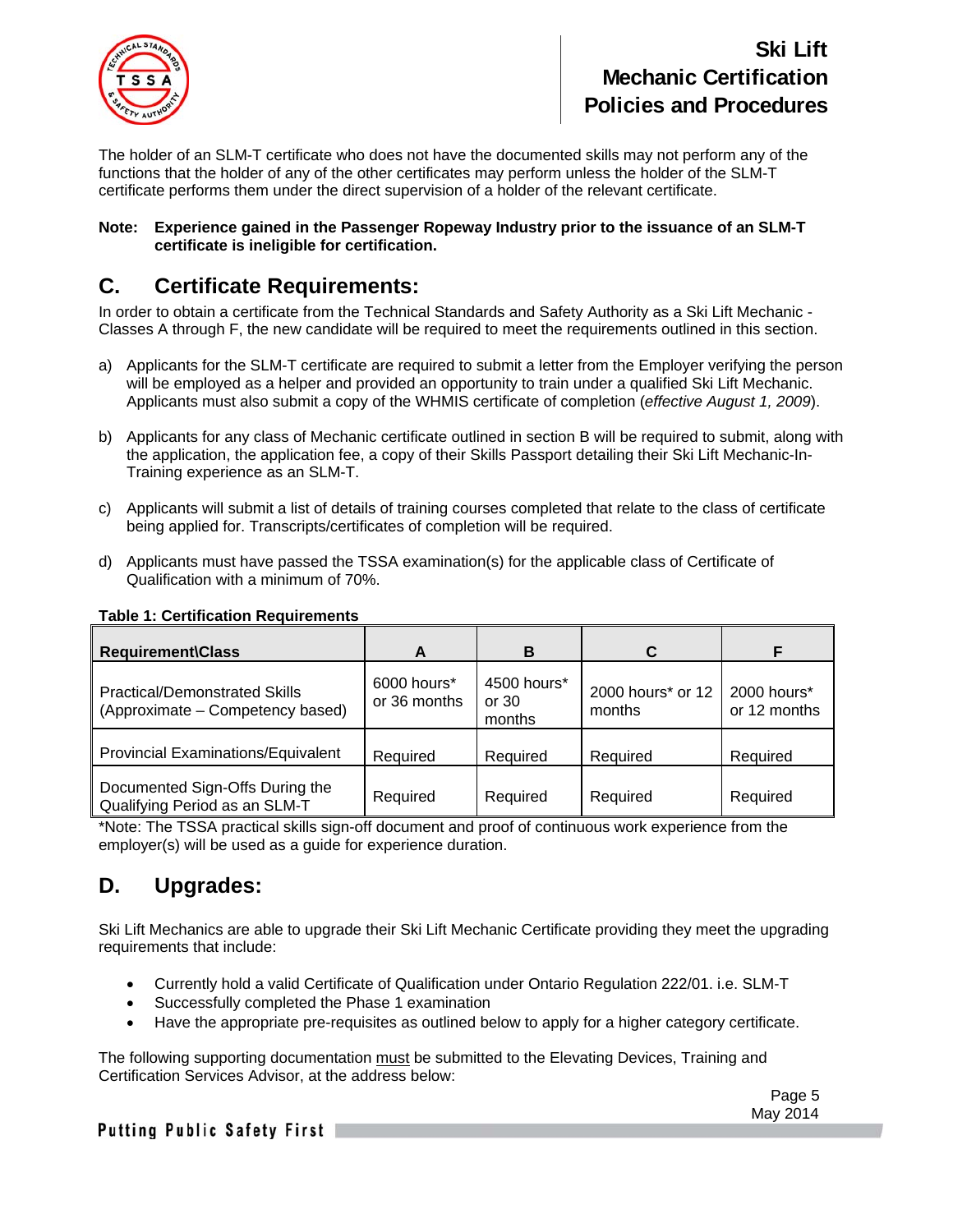

- A letter indicating your request. Please reference your current certificate number and a daytime phone number.
- A **COPY** of your skills passport
	- o Skills Passports shall accurately reflect the experience/training gained during the qualifying period.
- Detailed documentation must include original letters from current and/ or previous employer(s) on company letterhead signed by an authorized person of the company verifying the nature of the work experience. Details must include, but are not limited to the following: specific time periods where experience has been gained as demonstrated in the Ski Lift Mechanic Practical Skills/Experience Sign-Off Document (Skills Passport). The Skills Passport Document must be signed and dated by the supervising mechanic. Specific types of Ski Lifts and nature of work performed (i.e. detachable/ fixed grip/surface tows, working in service/maintenance/construction in the capacity of supervisor/ mechanic/helper).

If verification of work experience cannot be obtained from previous employer(s) the Director will review and may accept, a Notarized Statutory Declaration (by a Notary Public or Commissioner for Taking Oaths). This declaration must include the above information.

SLM-T's that hold a current/valid Ontario Certification of Qualification may be afforded a credit/reduction toward the mandatory qualifying practical experience for an SLM-A certificate, as outlined in Table 1. Below are the current recognized Ontario Certificates of Qualification and corresponding credit approved by the Ski Lift Training and Certification Advisory Board (TCAB):

#### **Table 2: Credit/Reduction of TCAB Approved Ontario Certificate of Qualifications**

| <b>Ontario Certificate of Qualification</b> | <b>Credit/Reduction</b> |
|---------------------------------------------|-------------------------|
| Electrician                                 | 635 hours**             |
| <b>Industrial Millwright</b>                | 1175 hours**            |

\*\*Note: a credit/reduction will only be afforded to an SLM-T certificate holder that has completed the mandatory practical experience as outlined in Table 1 and are required a produce a copy of their current/valid Ontario Certificate of Qualification at the time of application.

Further information can be found on the Challenge Certificate Assessment (Higher Category) Document at www.tssa.org.

### **E. Ski Lift Mechanic Skills Passport:**

The document entitled "Skills Passport" has been developed by the TSSA and the Ski Industry Training and Certification Advisory Board (TCAB) and is to be considered as a mandatory requirement when applying for a certificate as a Ski Lift Mechanic.

The document is designed to provide a visual representation of the experience and skills acquired in a number of specific areas. In addition to being a requirement for certification, the document also serves to highlight those areas in which a Ski Lift Mechanic-In-Training or a fully certified Ski Lift Mechanic may need additional experience.

The responsibility for ensuring that the document is kept up-to-date is that of the Ski Lift Mechanic-In-Training and not the employer's. The employer is responsible for ensuring the Ski Lift Mechanic-n-Training is assigned work appropriate for their level of training and are given opportunities to learn under supervision.

> Page 6 May 2014

Putting Public Safety First |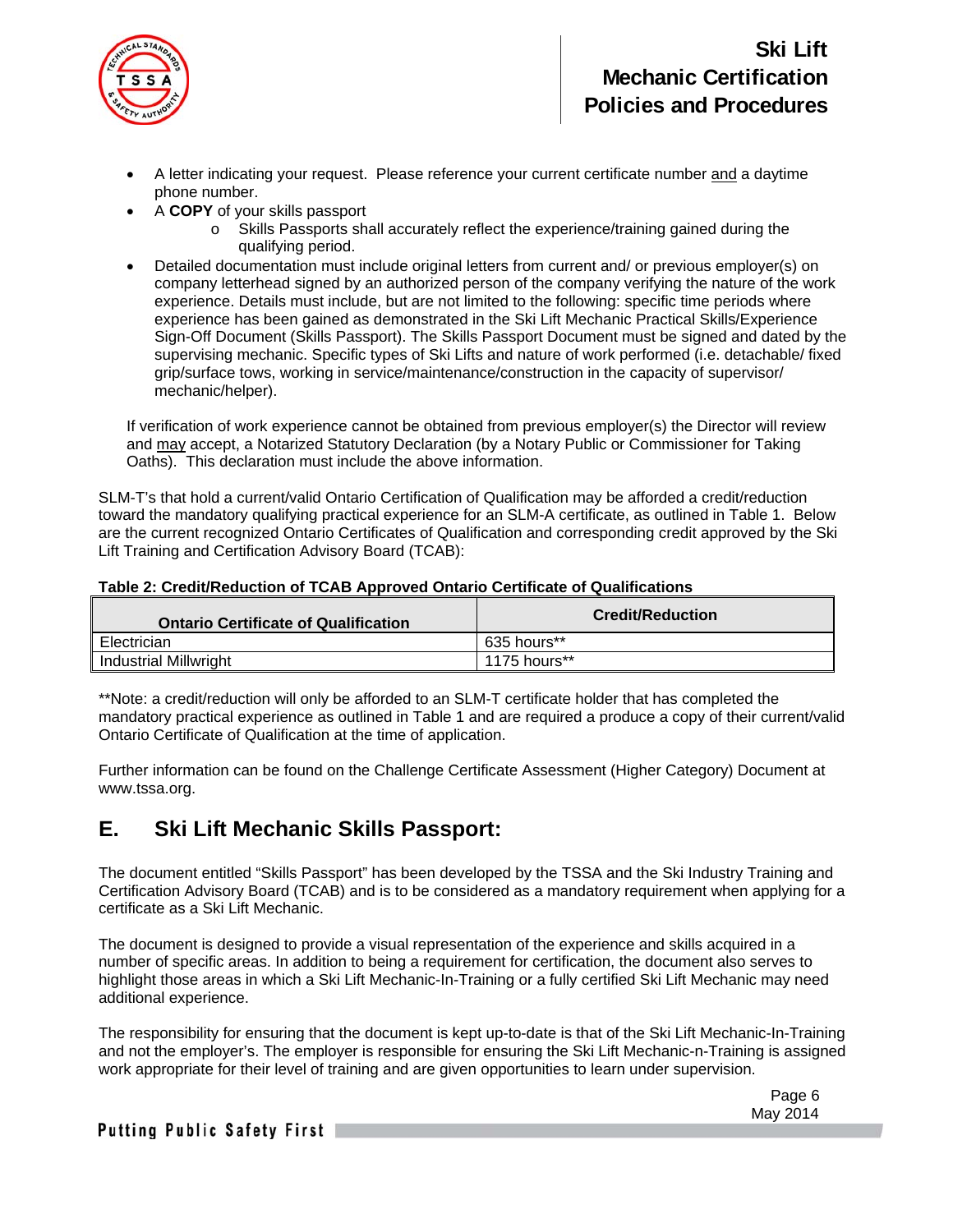

The intent of the document is to provide verification that the person, at the time of assessment, was deemed to have demonstrated a degree of competence and understanding of the function and to confirm that they have been trained by someone qualified to do so.

### **F. Renewals and Reinstatement Process:**

Certificate renewal policies are as follows and are so reflected in the Regulations:

- (a) A certificate holder (any class) that fails to renew their certificate by the time specified on a renewal notice issued by TSSA, will have their certificate placed in suspension for a period of 12 months or until the requirements have been met within the 12 months. Certificates will be cancelled after the 12 months have lapsed. Mechanics may not legally perform work within the scope of an SLM certification category with a suspended or cancelled certificate of qualification.
- (b) Candidates who are requesting a re-instatement, will be required to submit the following:
	- A letter indicating your request. Please reference your expired certificate number and a daytime phone number along with a valid email address.
	- Detailed documentation providing proof of work experience since your expiry date, including original letters from current and/ or previous employer(s) on company letterhead signed by an authorized person of the company verifying the nature of the work experience. Details must include, but are not limited to the following: specific time periods where experience has been gained as demonstrated in the Ski Lift Mechanic Practical Skills/ Experience Sign-Off Document (Skills Passport). The Skills Passport Document must be signed and dated by the supervising mechanic. Specific types of Ski Lifts and nature of work performed (i.e. detachable/ fixed grip/ surface tows, working in service/ maintenance/ construction in the capacity of supervisor/ mechanic/ helper).

If verification of work experience cannot be obtained from previous employer(s) the Director will review and may accept, a Notarized Statutory Declaration (by a Notary Public or Commissioner for Taking Oaths). This declaration must include the above information.

- A completed skills passport in the form published by the designated administrative authority.
- Non-refundable assessment fee in the amount of \$135.60 (\$120.00 + HST).
- (c) Candidates approved for reinstatement will be required to write the qualifying examination.

### **G. Training Standards:**

The Ski Lift Mechanic Training Standard (Skills Passport) has been developed by the Training and Certification Advisory Board (TCAB) and has been adopted as the minimum standard for the training and certification of the said occupation in the Province of Ontario.

### **H. Examination/Evaluation:**

The TSSA examination for Certificate of Qualification will be made up of questions focused on safe work practices specific to the industry and on the Act, Code and Regulations.

> Page 7 May 2014

**Putting Public Safety First** ∥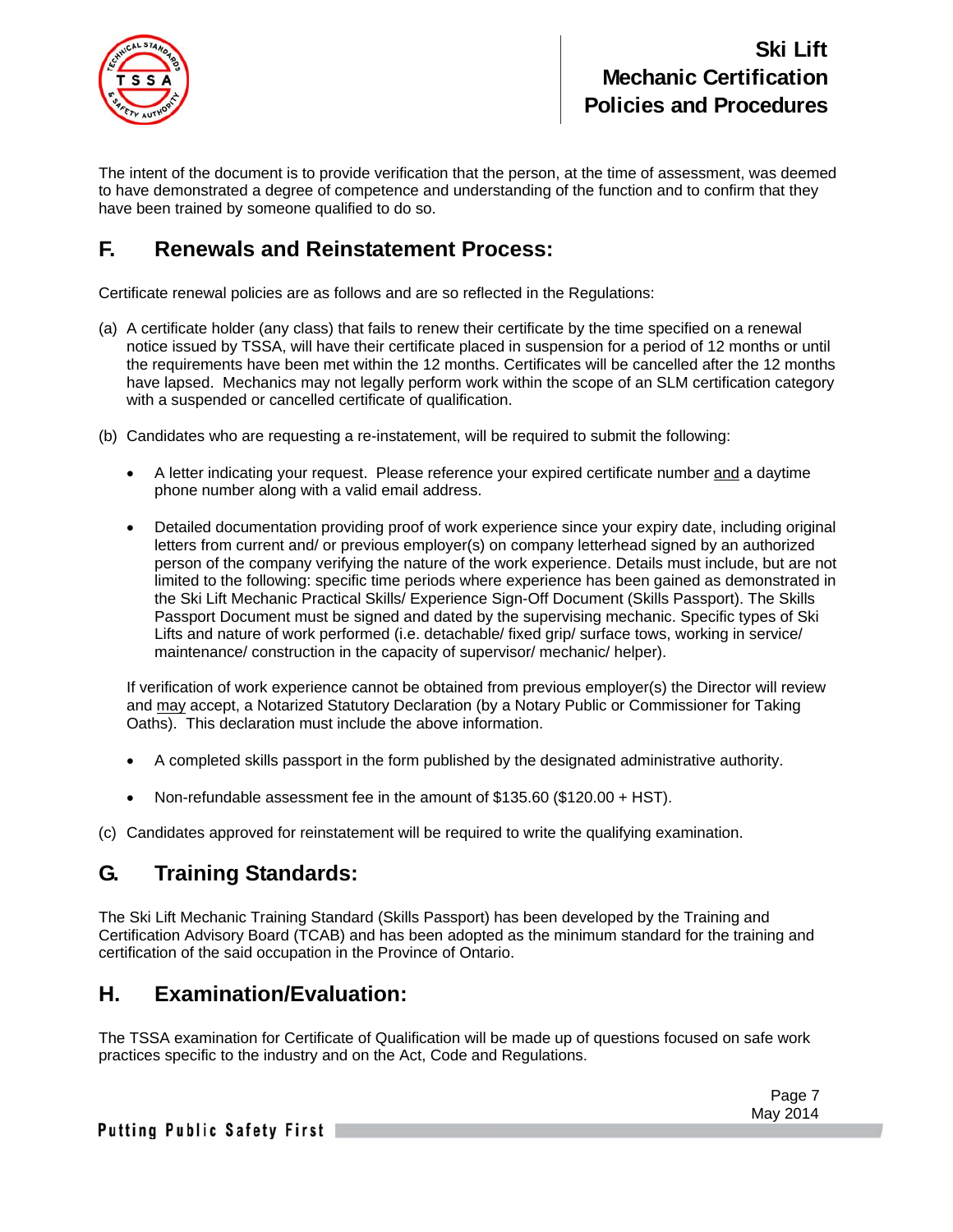

All questions are of the multiple choice variety, providing between 2 and 4 possible answers. There will be questions accompanied by diagrams that may simulate practical situations. Examinees will be required to answer the question(s) as they relate to the diagram(s).

**Passing Grade:** In order to meet the certification requirements, an examinee must successfully pass the safety training examination set out by the TSSA. The minimum acceptable grade for meeting this requirement is 70%.

**Examination Schedules:** Examination dates will not be set out in advance. Dates and locations may be arranged by contacting the TSSA Examination Services at 416-734-3590 or 1-877-682-8772.

**Examination Day:** On the day of the examination, a TSSA or authorized delegate will preside.

Applicants will be required to produce identification bearing their full name and photograph. Failure to produce the required identification will result in the applicant being denied access to the examination.

The applicant will be allowed to bring with them a copy of the Z98 Code Book and copies of the Technical Standards and Safety Act, Regulations and Code Adoption Document. This information will not be provided at the examination centre. Personal reference material of any kind is not permitted.

**Notification:** The Examination Administrator will ensure that notification of the results of the examination are prepared and sent to the examinee no later than thirty (30) days after the date of examination.

#### **I. Out-of-Province:**

**Out-of-Province** applicants who have completed recognized training programs in their home jurisdiction are to be referred to TSSA where:

- The training programs in the home jurisdiction will be evaluated. The applicant will be required to submit official transcripts, course descriptions and proof of successful completion and/ or certificates from their home jurisdiction;
- Experience requirements will be evaluated. The applicant will be required to submit original letters from past and/or present employers detailing and verifying the length and type of experience and skills that have been accumulated;
- The applicant will be required to complete and submit a Declaration of Work Experience/ Skills Passport.
- The applicant will be required to provide proof of certification, if any, in their home jurisdiction.

Based on the results of the evaluation of the material and documents submitted, Out-of-Province applicants will be required to:

- Successfully complete the approved TSSA examination for the class of certificate being applied for, and/or;
- Obtain additional experience or training in those areas deemed lacking, or as required, in order to qualify for the classification of certificate being sought.

Candidates without documentation, or inadequate documentation related to their practical field experience,

Page 8 May 2014

Putting Public Safety First |